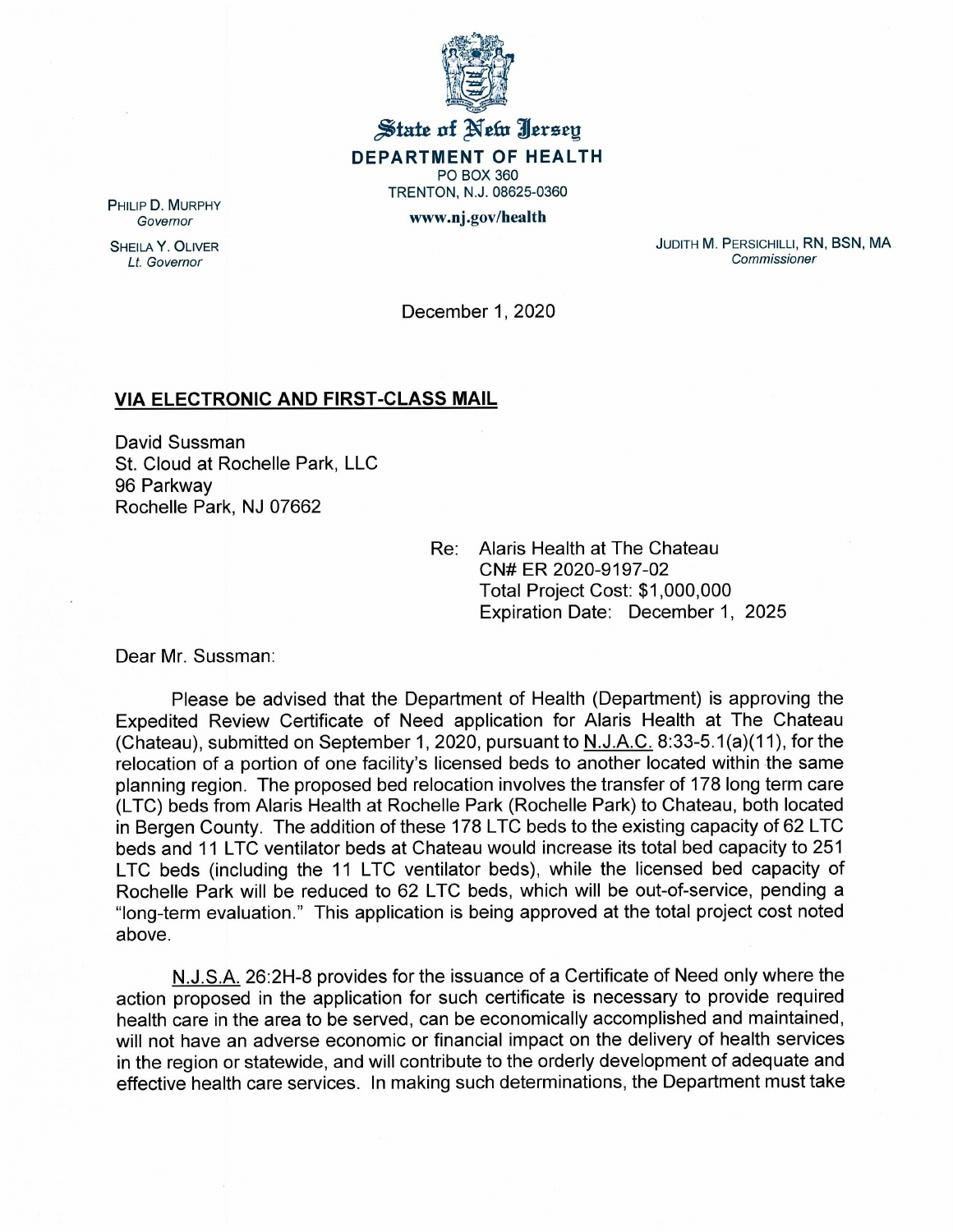Alaris Health at The Chateau CN# ER 2020-9197-02 Page 2

into consideration: a) the availability of facilities or services which may serve as alternatives or substitutes; b) the need for special equipment and services in the area; c) the possible economies and improvement in services to be anticipated from the operation of joint central services; d) the adequacy of financial resources and sources of present and future revenues; e) the availability of sufficient manpower in the several professional disciplines; and f) such other factors as may be established by regulation.

As to the aforementioned specifics of this application, the Department notes that in identifying those services that are subject to expedited review, services have been chosen that would have a minimal impact on the health care system as a whole and, therefore, for which a statistical bed need methodology would not be necessary. The services in this application are subject to expedited review pursuant to  $N.J.A.C.$  8:33-5.1(a)11 and, therefore, a statistical bed need methodology is not required. The Department believes that the criterion regarding the availability of facilities or services which may serve as alternatives or substitutes is not applicable inasmuch as the services in this application will have a minimal impact on the health care system as a whole. The need for sufficient special equipment and services in the area does not apply as this application is for general LTC beds which do not require any special equipment or staff. The Chateau will realize economies of scale from the operation of joint central services since it proposes to operate these 178 beds at its existing long-term care facility. The Department believes that this project can be economically accomplished and maintained as the applicant projects a positive net income by the end of the first year of operation. It also noted that while additional professional staff will be required to accommodate the implementation of these additional beds, the Department is confident that there is sufficient professional staff available in the area to meet those staffing needs.

The Department has taken into consideration the applicable regulations for the services subject to expedited review (i.e., N.J.A.C. 8:33-5.3 and 8:33H-1.16). The Department finds that Chateau has provided an appropriate project description, which includes information as to the total project cost, operating costs and revenues, services affected, equipment involved, source of funds, utilization statistics, and justification for the proposed project (N.J.A.C. 8:33-5.3(a)(1 )); assurance that all residents of the area, particularly the medically underserved, will have access to services (N.J.A.C. 8:33- 5.3(a)(2)); and documentation that it will meet appropriate licensing and construction standards (N.J.A.C. 8:33-5.3(a)(3)(i)). In addition, the owners of Chateau have demonstrated a track record of substantial compliance with the Department's licensing standards (N.J.A.C. 8:33-5.3(a)(3)(ii)).

Pursuant to the criteria set forth at N.J.A.C. 8:33-3.4(a)(3)(iii) and (iv), Department staff has found no indication of any adverse effect on the ability of either the general population currently being served or the medically underserved in accessing patient care in Bergen County as a result of the relocation of 178 LTC beds to Chateau in Bergen County. According to the Department's Certificate of Need and Healthcare Facility Licensure Program data, there are currently 5,095 licensed LTC beds in Bergen County. Using New Jersey Department of Labor and Workforce Development projections, in 2020, Bergen County has 173,400 persons over the age of 65 with a growth rate of 8%, projecting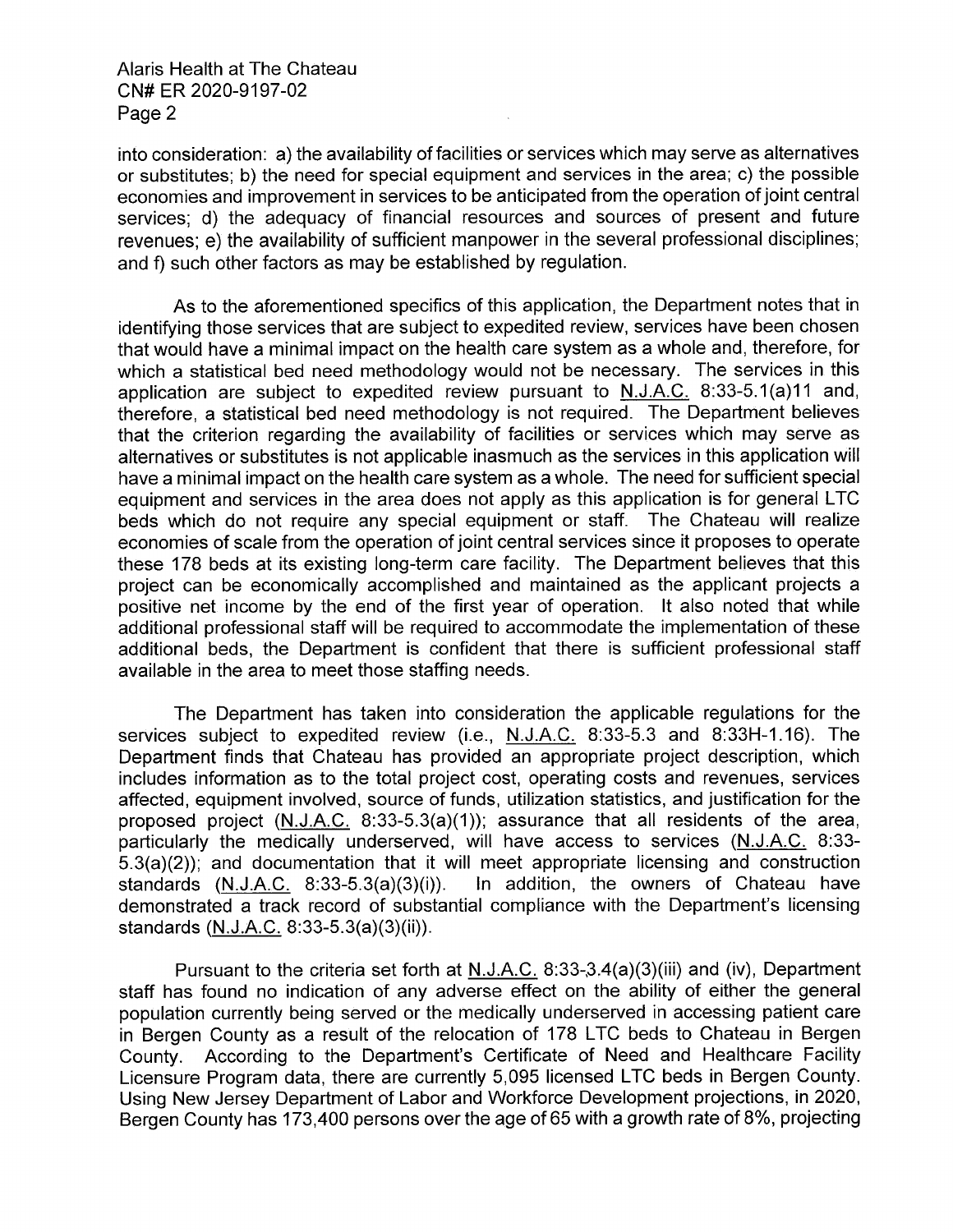Alaris Health at The Chateau CN# ER 2020-9197-02 Page 3

this population to increase to 187,800 by 2023. The supply in Bergen County will remain unchanged. For the year 2020, the ratio of LTC beds to the population over the age of 65 is 36.86 beds per thousand people in Bergen County. After this project is implemented, the ratio will be unchanged in Bergen County. Thus, the Department is satisfied that there will be no adverse effect on access to LTC beds for residents in Bergen County.

Please be advised that this approval is limited to the proposal as presented and reviewed. The application, related correspondence, and any completeness questions and responses are incorporated and made a part of this approval. An additional review by the Department may be necessary if there is any change in scope, as defined at N.J.A.C. 8:33- 3.9. However, effective August 5, 2002, a change in cost of an approved Certificate of Need is exempt from further review subject to the following:

- 1. The applicant shall file a signed certification as to the final total project cost expended for the project at the time of the application for licensure for the beds/services with the Certificate of Need and Healthcare Facility Licensure Program.
- 2. Where the actual total project cost exceeds the Certificate of Need approved total project cost and is greater than \$1,000,000, the applicant shall remit the additional Certificate of Need application fee due to the Certificate of Need and Healthcare Facility Licensure Program. The required additional fee shall be 0.25 percent of the total project cost in excess of the Certificate of Need approved total project cost.
- 3. The Department will not issue a license for beds/services until the additional fee is remitted in full.

In addition, approval of this application is conditioned upon the applicant's compliance with the following:

Approval of the relocation of these 178 beds from Rochelle Park to Chateau is subject to satisfying the Medicaid-eligible resident utilization requirement at  $N.J.A.C.$  8:33H-1.15(a), or a higher standard that was imposed in any previous Certificate of Need approval for the beds being relocated.

Any approval granted by this Department relates to Certificate of Need and/or licensing requirements and does not imply acceptance by a reimbursing entity. This letter is not intended as an approval of any arrangement affecting reimbursement or any remuneration involving claims for health care services.

This approval is not intended to preempt in any way any municipality's authority to regulate land use within its borders and shall not be used by you to represent that the Department has made any findings or determinations relative to the use of any specific property.